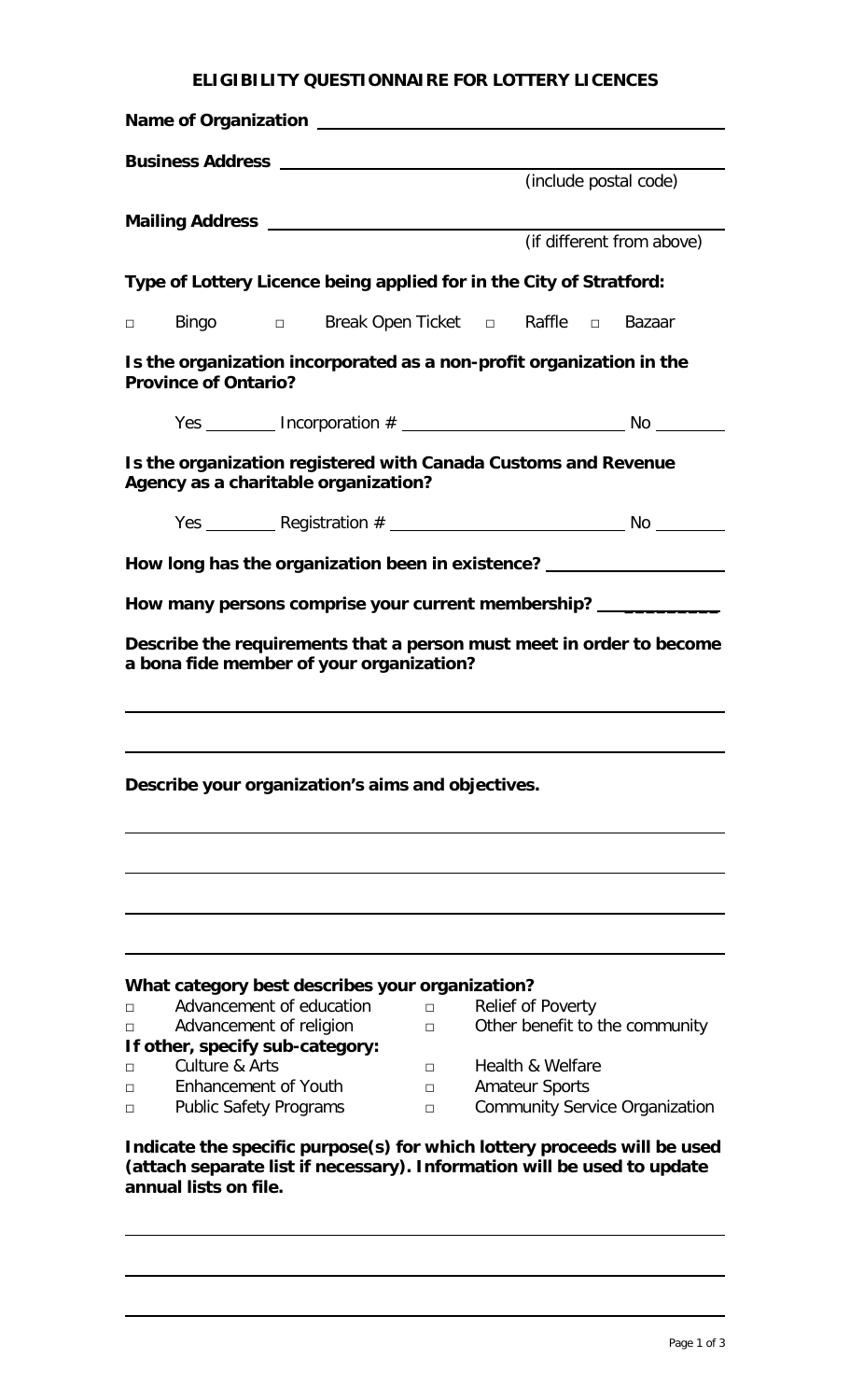| Organization's Fiscal Year-End Date                                                                                                                                                            |                                                                                                                                                            |  |  |  |  |  |  |
|------------------------------------------------------------------------------------------------------------------------------------------------------------------------------------------------|------------------------------------------------------------------------------------------------------------------------------------------------------------|--|--|--|--|--|--|
| Is the organization currently licensed, or ever been licensed, in any<br>other municipality to conduct bingo, break open ticket or raffle<br>lotteries?                                        |                                                                                                                                                            |  |  |  |  |  |  |
| $\Box$                                                                                                                                                                                         | Yes □ No                                                                                                                                                   |  |  |  |  |  |  |
|                                                                                                                                                                                                |                                                                                                                                                            |  |  |  |  |  |  |
| $\Box$                                                                                                                                                                                         | Has the organization ever had a licence revoked or refused?<br>Yes<br>No<br>$\Box$                                                                         |  |  |  |  |  |  |
|                                                                                                                                                                                                |                                                                                                                                                            |  |  |  |  |  |  |
| For the purpose of lottery licensing, all organizations must have a<br>lottery trust account. Please complete the following information:                                                       |                                                                                                                                                            |  |  |  |  |  |  |
|                                                                                                                                                                                                |                                                                                                                                                            |  |  |  |  |  |  |
|                                                                                                                                                                                                |                                                                                                                                                            |  |  |  |  |  |  |
|                                                                                                                                                                                                | Trust Account number: ______________________ Date opened: _________                                                                                        |  |  |  |  |  |  |
| When submitted, this questionnaire must be accompanied by the<br>following:                                                                                                                    |                                                                                                                                                            |  |  |  |  |  |  |
|                                                                                                                                                                                                | 1. The most recent copy of the organization's Governing<br>Document(s) (i.e. Articles of Incorporation, Constitution, Letters<br>Patent, By-Laws, Charter) |  |  |  |  |  |  |
|                                                                                                                                                                                                | 2. Registered Charities must confirm their charitable status by<br>providing a copy of the most recent filing with Revenue Canada.                         |  |  |  |  |  |  |
|                                                                                                                                                                                                | 3. List of the Board of Directors, including names, addresses and<br>phone numbers.                                                                        |  |  |  |  |  |  |
|                                                                                                                                                                                                | 4. Number of current members (if applicable)                                                                                                               |  |  |  |  |  |  |
|                                                                                                                                                                                                | 5. Financial Statement for the last completed fiscal year-end.                                                                                             |  |  |  |  |  |  |
|                                                                                                                                                                                                | 6. Proposed Budget for current year.                                                                                                                       |  |  |  |  |  |  |
| The designated member of the organization who will be responsible for<br>keeping and maintaining records of all financial transactions pertaining<br>to licensed lottery events and reporting: |                                                                                                                                                            |  |  |  |  |  |  |
|                                                                                                                                                                                                | Name                                                                                                                                                       |  |  |  |  |  |  |
| (include postal code)                                                                                                                                                                          |                                                                                                                                                            |  |  |  |  |  |  |
|                                                                                                                                                                                                |                                                                                                                                                            |  |  |  |  |  |  |

**Telephone: Email: \_\_\_\_**